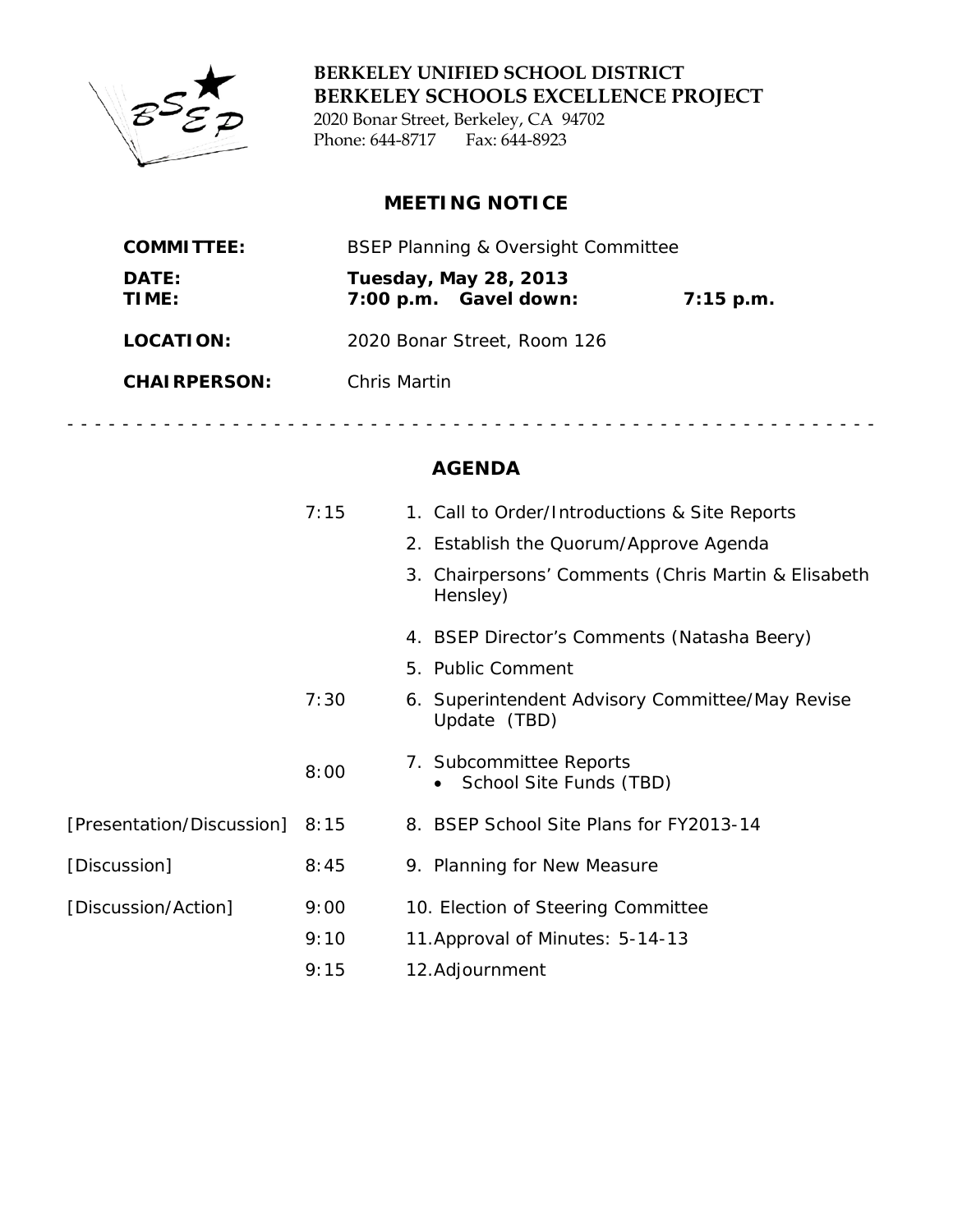# **BSEP PLANNING & OVERSIGHT COMMITTEE MINUTES May 14, 2013**

BUSD Offices –Technology Room 126 2020 Bonar Street, Berkeley

# **P&O Committee Members Present:**

Amelia Archer, *Berkeley High* Keira Armstrong, *Washington (Co-Rep)* Juliet Bashore, *Rosa Parks (co-Rep)* Tim Frederick, *Cragmont* Aaron Glimme, *Berkeley High* Larry Gordon, *Berkeley High (Alt)* Patrick Hamill, *Thousand Oaks* Elisabeth Hensley*, King*

Catherine Huchting, *Malcolm X* John Lavine, *Berkeley High (Alt)* Chris Martin, *LeConte (co-Chair)* Dawn Paxson, *Willard* Danielle Perez, *Pre-K (co-Rep)* Shauna Rabinowitz, *Jefferson* Bruce Simon, *King*

#### **P&O Committee Members Absent:**

Lea Baechler-Brabo, *Oxford (Alt)* Lee Bernstein, *Arts Magnet* Jennifer Braun, *Ind. Study (Alt)* Moshe Cohen, *Pre-K (co-Rep)* Shannon Cunningham, *B-Tech* Ila Deiss, *LeConte (Alt)* Maria Einaudi, *Ind. Study*

Rhonda Jefferson, *Berkeley High* Melissa Kaprelian, *Thous.Oaks (Alt*) Catherine Lazio, *Berkeley High* Leslie Lippard, *Cragmont* Brittni Milam, *Washington (Co-Rep* Emily Newman, *Emerson (Alt)* Representative, *Willard* Boyd Power, *Emerson*

Margot Reed, *Longfellow* Cecilie Rose, *John Muir* James Shultz, *Rosa Parks (co-Rep)* Abigail Surasky, *Longfellow* Ellen Weis, *Longfellow (Alt)* Greg Wiberg, *Oxford* Hugo Wildmann*, John Muir (co-Rep)*

#### **Visitors, School Board Directors, Union Reps, and Guests:**

Elizabeth Karam, *BSEP Senior Budget Analyst*  Jay Nitschke, *Director of Technology* Suzanne McCulloch, *Music and Visual & Performing Arts Supervisor*

#### **BSEP Staff:**

 Natasha Beery, *BSEP Director* Valerie Tay, *BSEP Program Specialist* Linda Race, BSEP *Staff Support*

### **1. Call to Order, Introductions & Site Reports**

At 7:20 p.m. Co-chair Chris Martin called the meeting to order by welcoming attendees and by asking P&O members to report on School Governance Council activity at their sites.

### **2. Establish the Quorum**

The quorum was approved with 12 voting members initially present. Huchting, Hamill, and Armstrong arrived late to bring the voting to 15. (Beery confirmed that the quorum was currently at 11.)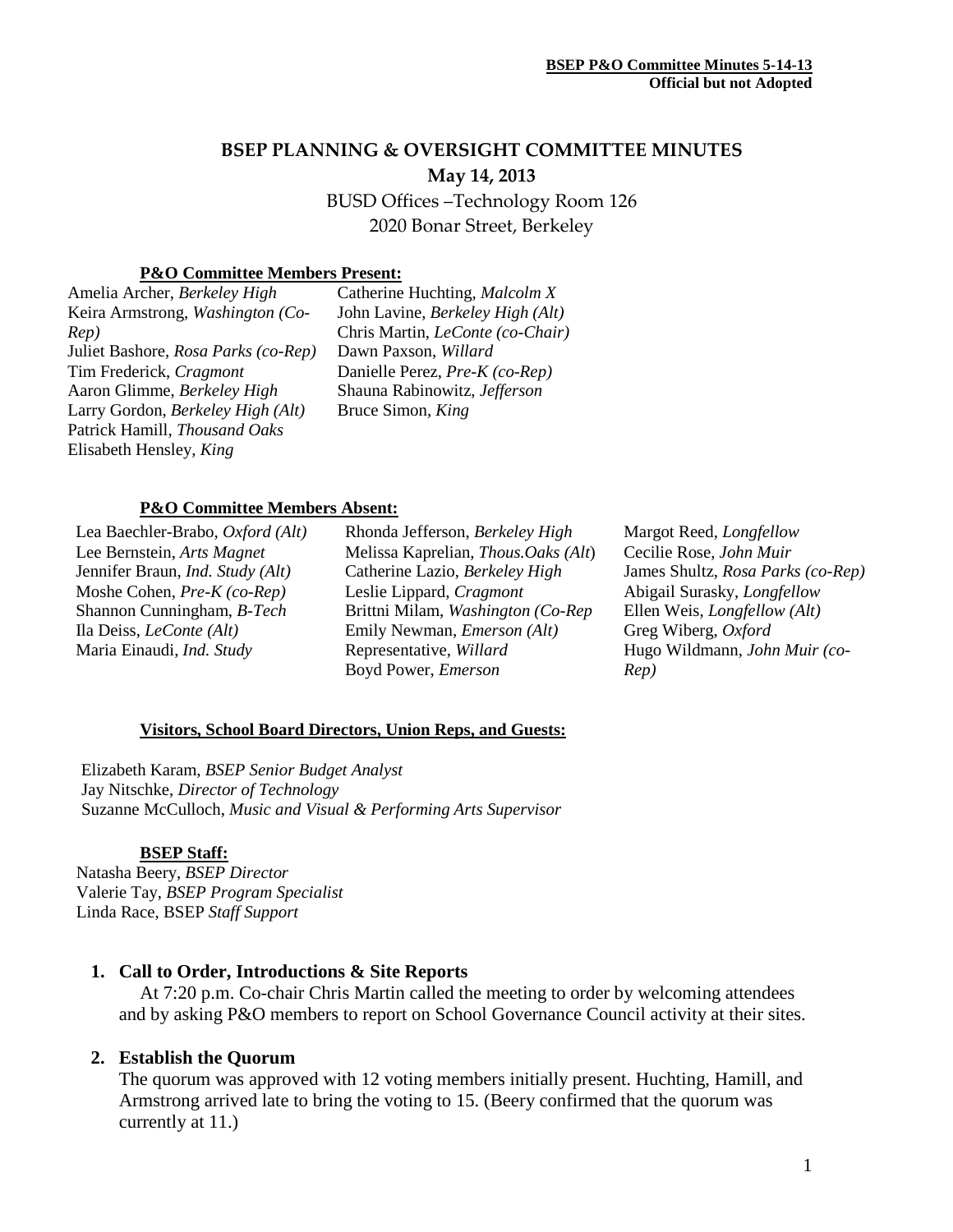#### **3. Chairs' Comments**

*Chris Martin and Elisabeth Hensley, Co-Chairs*

Martin noted that he, Bashore, and Perez worked on a statement to the School Board to present the committees concerns regarding the Music/VAPA budget. (See item 8 of the meeting minutes below.)

There was a question regarding the attendance of a Board Member at the P&O meetings, because someone from the Board had previously attended the meetings. Beery responded that there is no requirement for attending, though a Board member may be assigned to the P&O. It was suggested that Julie Sinai, U.C. Berkeley's Director of Local Government and Community Relations and recently appointed BUSD Board of Education Director, be invited to attend the next P&O Committee meeting. **Chris Martin will csontact Ms. Sinai to extend an invitation to attend the next meeting.**

#### **4. BSEP Director's Comments**

*Natasha Beery, BSEP Director*

Beery provided the following handout:

• Planning for the Next BSEP Measure: Draft Timeline, Presented to the Board of Education, April 10, 2013.

• EdSource Education Parcel Tax Report, Principal Findings (Sent to the P&O Committee via email 5-13-13, along with a pdf copy of the 34 page document *Raising Revenue Locally: Parcel Taxes in California School Districts 1983–2012, EdSource: Highlighting Strategies for Student Success, Report May 2013.*)

 Beery was asked to provide the committee with the draft timeline for the planning of the next BSEP Measure, which she handed out, noting that it was a sketch of a process that would lead to the ballot measure in 2016. The basic idea is to begin the process soon with a new Superintendent in place who has recent experience with a parcel tax. Judy Appel, School Board Director, who wants to be involved in the community planning process. Beery and Appel will start some planning groups and will be pulling from the P&O committee.

It was noted that the Measure funds end June 2017. If the Measure does not pass in November 2016 there will be no BSEP. There had been some consideration of going fo a new Measure early, in 2014, but with all the changes in the administrative structure in BUSD, the decision was not to do it. With 2016 as a presidential election year, and November as a time for student voters participate (rather than June), November of 2016 seemed a reasonable time to go before the voters. There was a question about the margin for ballot measure passing, with a brief discussion held. Glimme later confirmed that the last Measure passed with a margin of 79.68%.

An email was sent to the committee about EdSource report about parcel taxes California wide. Highlights are contained in the handout EdSource Education Parcel Tax Report, Principal Findings. Beery suggested that discussion of the parcel tax and planning steps could be put on the May  $28<sup>th</sup>$  meeting agenda, when the committee's business for the year would be concluded.

BPEF (Berkeley Public Education Foundation) has changed its name and logo to Berkeley Public Schools Fund, and they want to be called the "Schools Fund." This will be an additional challenge when it comes time to look at the BSEP name and logo.

Beery thanked Liz Karam, BSEP Senior Budget Analyst, and explained that she worked on the budget comparison reports to show how they align with each plan. Karam stated that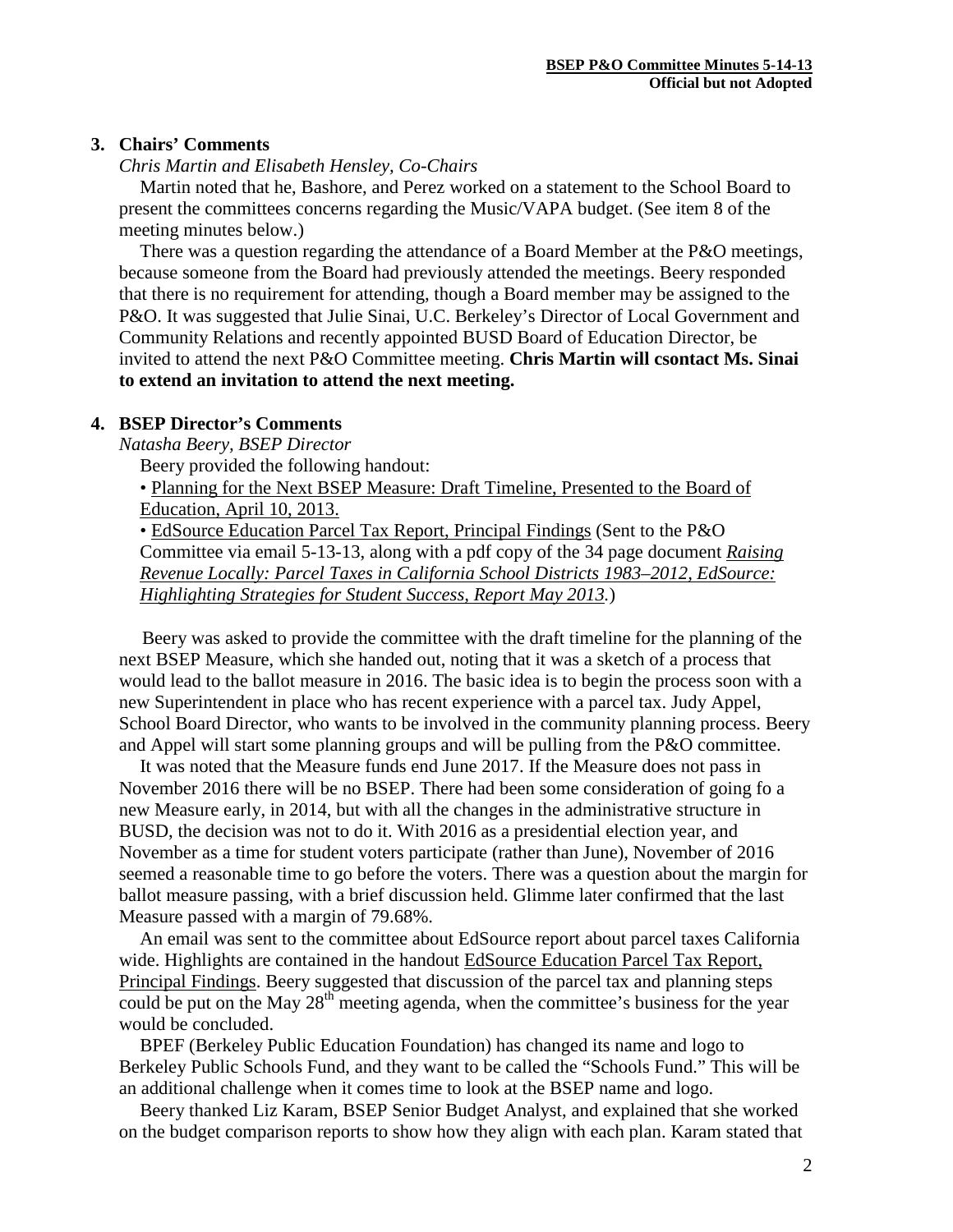the yearly comparative reports were based on the major categories of expense that are in the accounting system. The plans tend to pull together expenditures according to program elements, which don't always align with accounting codes, so it is difficult to make multiyear comparisons programmatically.

# **5. Public Comment**

There was no public comment.

# **6. Subcommittee Reports:**

**• School Site Funds**

The School Site Funds subcommittee did not meet, so there was no report to be given.

### **7. Recommendations for BSEP Funds in FY 2013-14 (Action items):**

**• Public Information, Translation, BSEP Implementation, P&O Support:**  *Natasha Beery, BSEP Director*

**• Technology**

*Jay Nitschke, Director of Technology*

Beery provided the following handouts:

• Public Information and Translation (Resource 0854): Comparative Report (Revised for 5-14-13 on blue paper)

• Memo to the BSEP P&O Committee from Natasha Beery, Director of BSEP and Community Relations, dated May 14, 2013, Recommendation for Expenditures in 2013- 14 of Funds Allocated to Public Information, Translation, and Support of the Planning and Oversight Committee from the Berkeley Public Schools Educational Excellence Act of 2006 (BSEP Resource 0854)

Beery gave an overview of the program and recapped the previous presentation of May 7, 2013. The program for this year will remain relatively the same for next year, including staffing. She responded to the concerns brought up at the last meeting regarding having adequate support for translation services for the District and school sites. Beery has been meeting with Isabel Parra, Specialist, Interpretation and Translation, and Neil Smith, Co-Superintendent, and will continue to meet with them over the summer to discuss the development of translation services and priorities which meet federal and state requirements, site and district needs. **Beery stated that she added more money to the hourly interpreter workers and to provide training to improve interpreters and made sure there was enough money in the Language Line to serve the needs in Admissions and at school sites.** Parra is currently working on a glossary as a resource for site-based interpreters. She has translations of district documents that range in size and complexity, including district newsletters, student expulsion and other policies and IEP documents that require a high level of skill. Beery stated that as the Spanish-speaking population increases, there could be a greater need for these services and there may be a need to supplement with additional hourly staff. Parra, in referring to the program objective (Memo, p. 1): *"Provide information to the District's non-English speaking families to improve understanding of and promote access to programs and services for district families,"* pointed out to Beery that the district will have to go beyond translation when developing these materials to ensure that families have useful and usable information. Beery agreed, and said that there was funding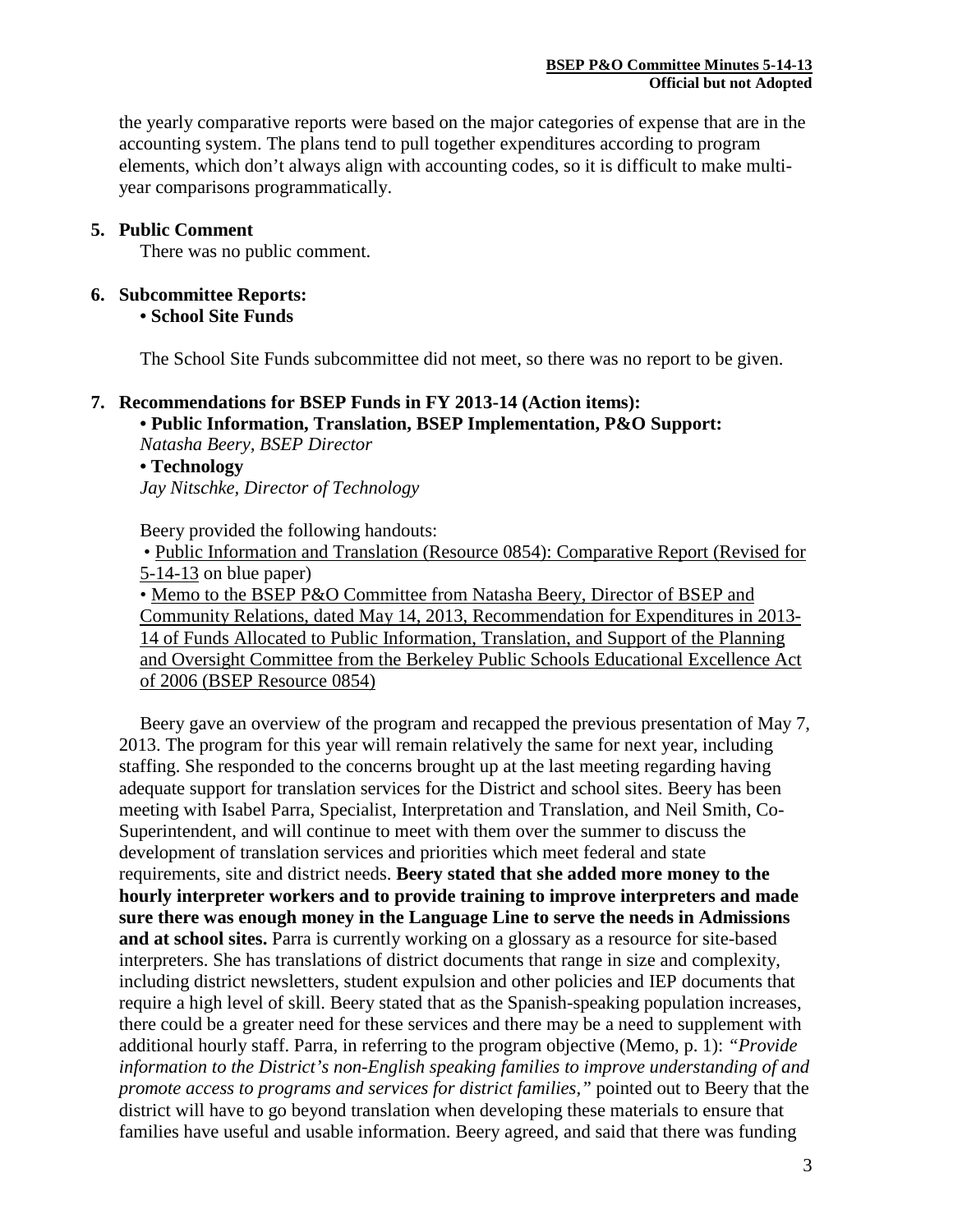for parent workshops that could focus on making the parent/student handbook more accessible, whether in Spanish or English.

Beery answered a question regarding the 15% of Spanish-speaking (students) at school sites that triggers a State mandate to provide translation services (see page 2 of the Memo and <http://www.cde.ca.gov/sp/el/t3/transllangab680.asp> for Annual Notification of Translation Languages per Assembly Bill 680). Parra is funded ½ time by the General Fund and ½ time by BSEP. Beery will try to track how translation services are being used and hopes to have a report next year. She hopes to install an online system for translation services requests that will help with the tracking.

Beery moved on to the P&O committee's concern regarding planning for the next Measure, and continuing to be transparent with the public in making them aware of what BSEP does for the District. She ensured that there was money in the plan for the *"improved public awareness of the impact of BSEP in the District through an updated logo and materials which clearly identify programs funded through BSEP,"* as noted on page 5 of the Memo. Paxton told the group that she was approached by Willard's newsletter group to provide something for the end of the year on BSEP. There was a brief discussion about having a corner of the school newsletters to let parents and others know what BSEP helps to provide. Various members of the committee suggested that BSEP have a strategy for what is presented to the public ("the elevator pitch"). Brochures, mailings, continuing to have a presence at events such as the "Jazz on  $4<sup>th</sup>$ " BHS Jazz Band fundraiser (May 19, 2013), as well as the Solano Stroll BSEP booth were all discussed as opportunities for helping the public become more aware of BSEP. Huchting suggested that there be a rolling strategy developed for various opportunities, such as unfurling a giant BSEP banner at the Giant's game where the middle school bands are playing, and that thousands of people will be watching. It was noted by the committee that most people might not understand the breadth of what BSEP does.

Beery adjusted the Public Information and Translation budget to address the P&O concerns about translation and public awareness, and if there are carryover funds they can be allocated for those two expenditures. **The changes include increasing Hourly Staff by \$4500 and Contracted Services by \$5000, and and adding \$1000 to Conferences and Memberships. The Revenue Allocation for FY 2013-14 remains at \$486,524 and the Total Expenditures remains at \$563,700.** (See last column on the Public Information and Translation (Resource 0854): Comparative Report (Revised for 5-14-13 on blue paper.) Karam elaborated on the Comparative Report stating that it gives a better idea of what real assets are available to the program. The fund balance shown on the blue comparative report is lower than what is shown for the carryover of \$320,000 on the budget document because the carryover allows for additional monies that were not spent by the program this year.

In responding to the question about a rule of thumb for allocating reserve, Karam answered that it is depends on what is pending and not yet posted, including possible staff bonuses or wage increases. Thus the fund balance could therefore be larger his year and be spent down when the monies are used next year. Karam noted that if there are unfilled positions, they know less about what that position is going to cost, because they don't know about what benefits the hire will accept, creating some uncertainty. Karam exercises some discretion holding more reserve when there are more of those-unfilled positions.

**MOTION CARRIED (Rabinowitz/Simon):** To approve the allocation of BSEP Public Information and Translation Funds FY 2013-14 per the Public Information and Translation (Resource 0854): Comparative Report (Revised for 5-14-13) and Memo to the BSEP P&O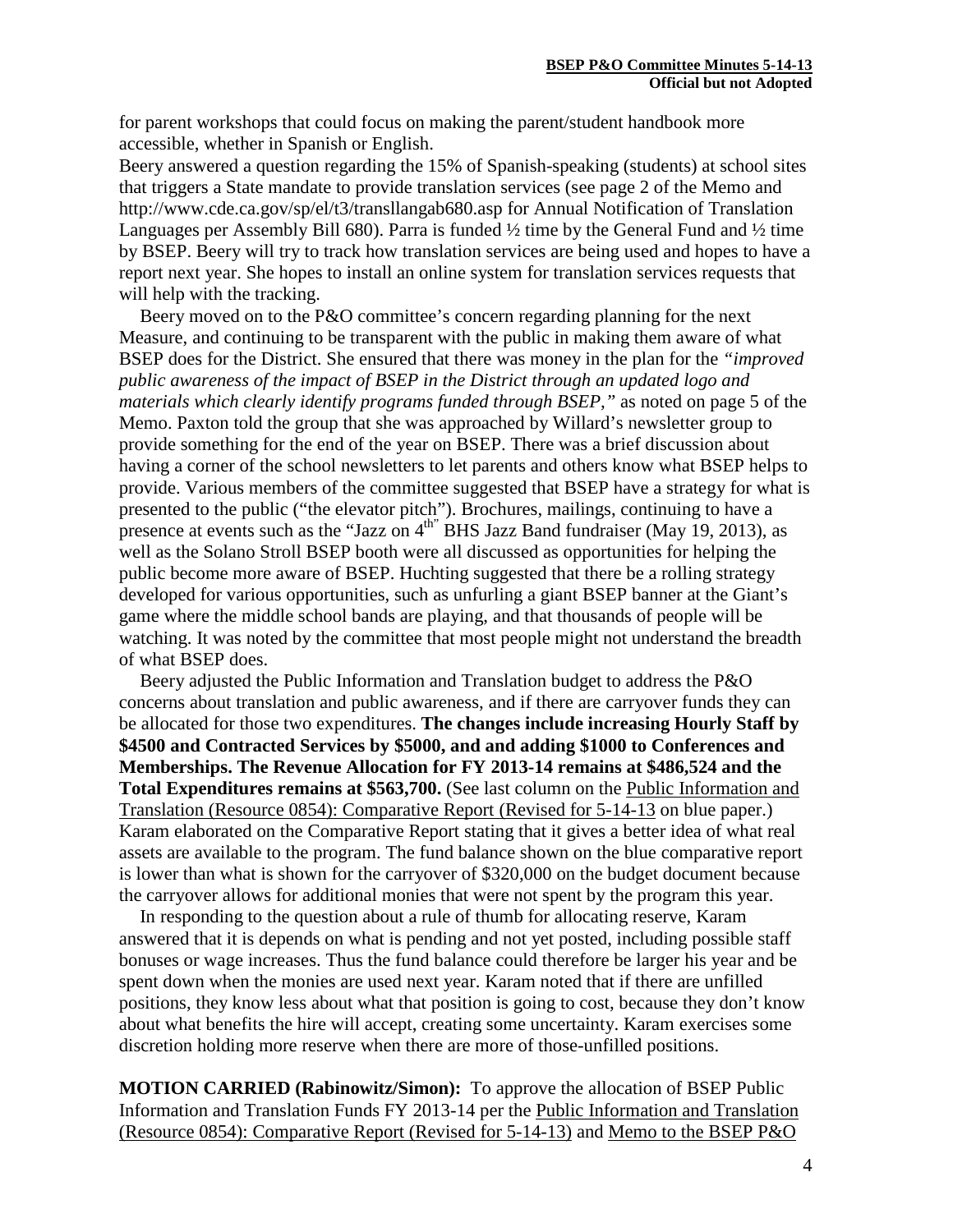Committee from Natasha Beery, Director of BSEP and Community Relations, dated May 14, 2013, Recommendation for Expenditures in 2013-14 of Funds Allocated to Public Information, Translation, and Support of the Planning and Oversight Committee from the Berkeley Public Schools Educational Excellence Act of 2006 (BSEP Resource 0854) as presented at the May 7, 2013 and May 14, 2013 P&O Committee Meetings by Natasha Beery, BSEP Director, with changes to the budget as described above. The motion was approved unanimously, with no objections and no abstentions.

#### **Technology**

Nitschke provided the following handouts:

• BSEP Technology (Resource 0862): Multi-Year Comparison Summary (on blue paper) • Memo to the BSEP P&O Committee from Jay Nitschke, Director of Technology, dated May 14, 2013, Recommendation for Expenditures in 2013-14 of Funds Allocated to Technology from the Berkeley Public Schools Educational Excellence Act of 2006 (BSEP Resource 0862)

Nitschke noted that there were a few changes to the draft Technology budget as initially presented at the April 9, 2013 P&O meeting. The FTE has an additional .2 because King is using their money in a different way. Nitschke stated that the budget includes a new subheading called "Study Topics for 2013-14" (page 3). Since there will be a change in paradigm from computers that need a lot of technical support to browser-based computers like Chromebooks, there may be additional funds made available for things like more TSAs, more curricular support for the use of technology, or more hardware support. The idea is for the Technology Subcommittee to be an ongoing subcommittee, meeting much like the library subcommittee. It could also be helpful for the Cal Berkeley graduate students to aid the group by look at funding models. Bashore stated that such a study group would then create a recommendation for technology for the next measure and in doing so, get more money in place to provide for technology.

In answering a question about the need for people who are expert in helping teacher use technology for curriculum, Nitschke responded that putting more money into technology structures would help. Currently there is (1) K-8 TSA for technology and (1) BHS TSA for technology that is not funded by BSEP for the whole district. Previous to BSEP, the district administrators gave the high school a teacher allocation and the principal/SGC/others decided what the teachers were going to do and pulled one out for instructional technology and one as a director. Under the previous Superintendent, William Huyett, instructional technology and director positions were pulled out and explicitly funded. Nitschke would like to recommend that there be (1) technology position at the middle schools (.4 FTE at MLK, .3 FTE at the other ones) It is difficult to do a good job for the elementary schools when there is only (1) person for all of them. There is no room in the budget for that, and the place for funds to have been included would have been in the Professional Development Budget, which has already been passed. Nitschke stated that Common Core requires a huge shift in professional development, and not only will the technology be changing, the whole curriculum is changing. He noted that the District would have to work with teachers to get them to a state of understanding the new curriculum they are teaching and what the students are going to be assessed on, so the District is trying to balance all of these things at once. Maybe since there is one-time money for Common Core this will be an opportunity for money to be worked into this proposal. Simon noted that since more general fund money may be available to the district, a new superintendent may be technology friendly, and this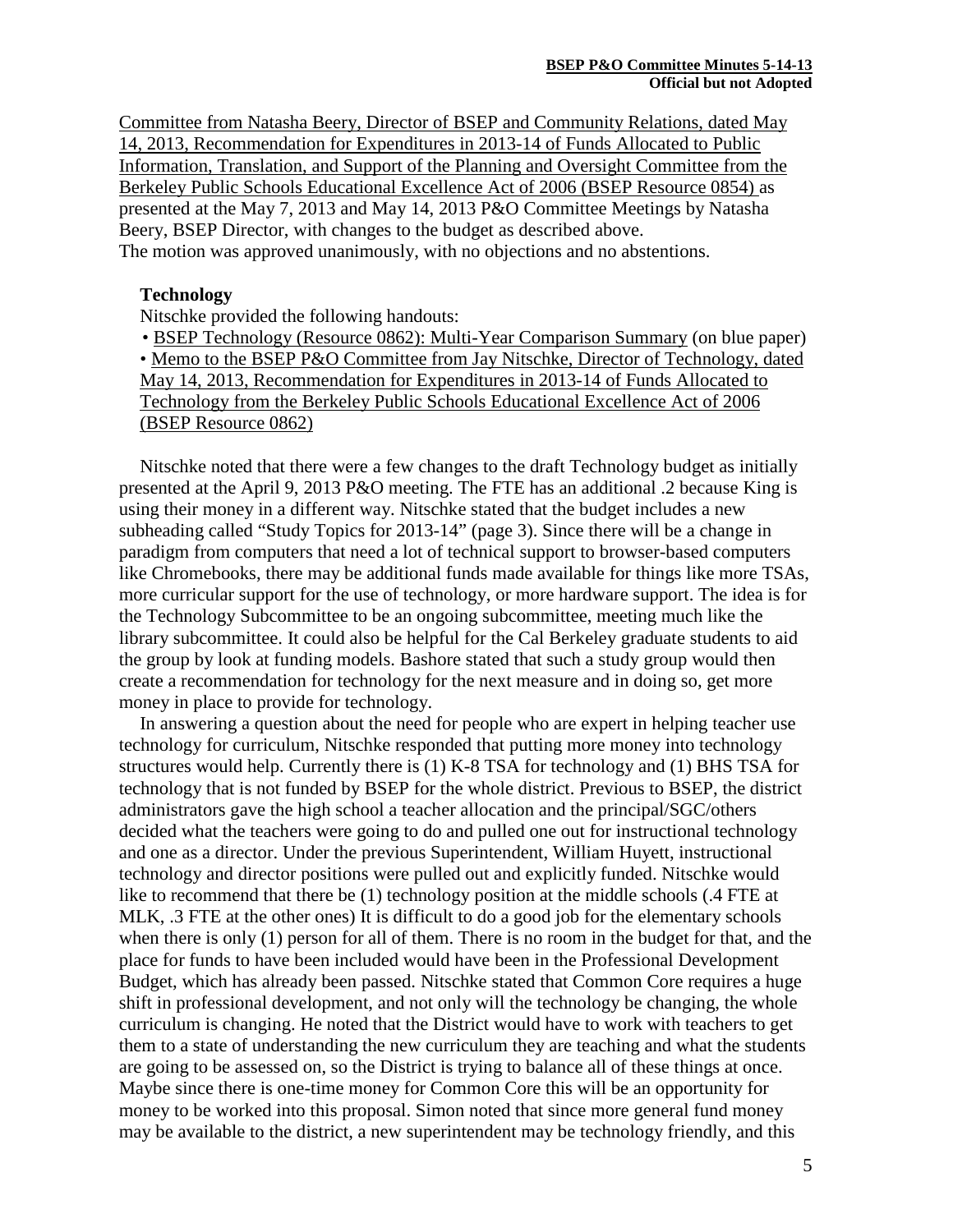may be an opportunity to have a platform to create more technology around the district. Glimme added that during the few years another resource, besides money, will be time in a teachers day. Most of the their professional development time will be used for Common Core, especially for the English and Math teachers. *Illuminate* will be helpful in the classroom to help assess the adoption of the new curriculum. Nitschke responded by commenting that they were helping the afterschool programs, with the help of Manuel Enriquez, Berkeley LEARNS Program Supervisor, in implementing basic computer keyboarding skills and cyber safety lessons in the LEARN and other afterschool programs. Nitschke added that it does not reach every student, but they can reach a fair amount of them. When they provided this program in the afterschool programs they have found them to be successful. Moving forward next year, the afterschool programs will be good places to teach technology skills. He and his staff would be happy to attend PTA meetings to discuss technology in the fall if there is interest.

**MOTION CARRIED (Paxon/Bashore):** To approve the allocation of Technology Funds FY 2013-14 per the BSEP Technology (Resource 0862): Multi-Year Comparison Summary and Memo to the BSEP P&O Committee from Jay Nitschke, Director of Technology, dated May 14, 2013, Recommendation for Expenditures in 2013-14 of Funds Allocated to Technology from the Berkeley Public Schools Educational Excellence Act of 2006 (BSEP Resource 0862), initially presented at the April 9, 2013 P&O Committee meeting, and at this meeting by Jay Nitschke, Director of Technology, with changes to the budget as described above.

The motion was approved with a unanimous show of hands, with no objections and no abstentions.

### **8. P&O Committee Statement to accompany VAPA Recommendation**

Martin provided the following handout: Memo to the BUSD Board of Education from the BSEP Planning & Oversight Committee, dated May 14, 2013, Looking ahead at Visual and Performing Arts (VAPA), P&O Statement Regarding VAPA Budget for 2013-14.

 Martin gave the committee an opportunity to review the draft handout regarding the P&O Committee's concerns about the Music/VAPA budget. There was a nearly hour-long discussion between the committee members regarding the editing and re-phrasing of the wording of the statement, paragraph by paragraph. The committee members had questions and details clarified by Suzanne McCulloch, Music/VAPA Supervisor. **After reaching agreement on the wording of the statement, Chris Martin will make the final changes to the document as discussed, for the Board meeting reading. Danielle Perez will read the statement on behalf of the P&O Committee.**

**MOTION CARRIED (Archer/Hamill):** To approve the P&O Statement Regarding VAPA Budget for 2013-2014 from the Memo to the BUSD Board of Education from the BSEP Planning & Oversight Committee, dated May 15, 2013, Subject heading: Looking ahead at Visual and Performing Arts (VAPA), with edits to the statement as discussed and approved during this meeting.

The motion was approved unanimously with a show of hands, with no objections and no abstentions.